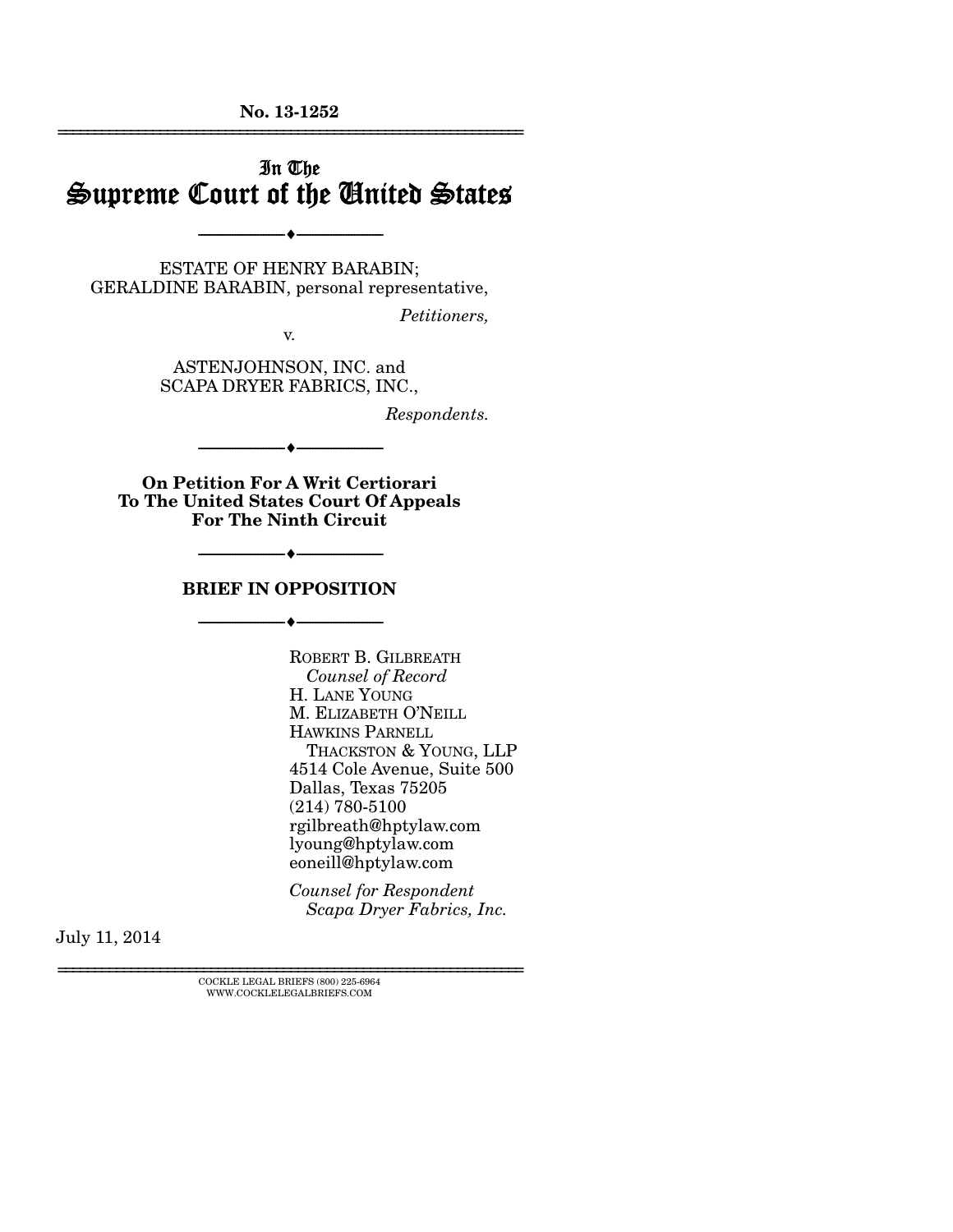Respondent Scapa Dryer Fabrics, Inc. hereby certifies that it is 100% owned by a non-publicly traded company called Porritts & Spencer, Ltd., which is in turn 100% owned by Scapa Group, PLC, which is a publiclytraded company.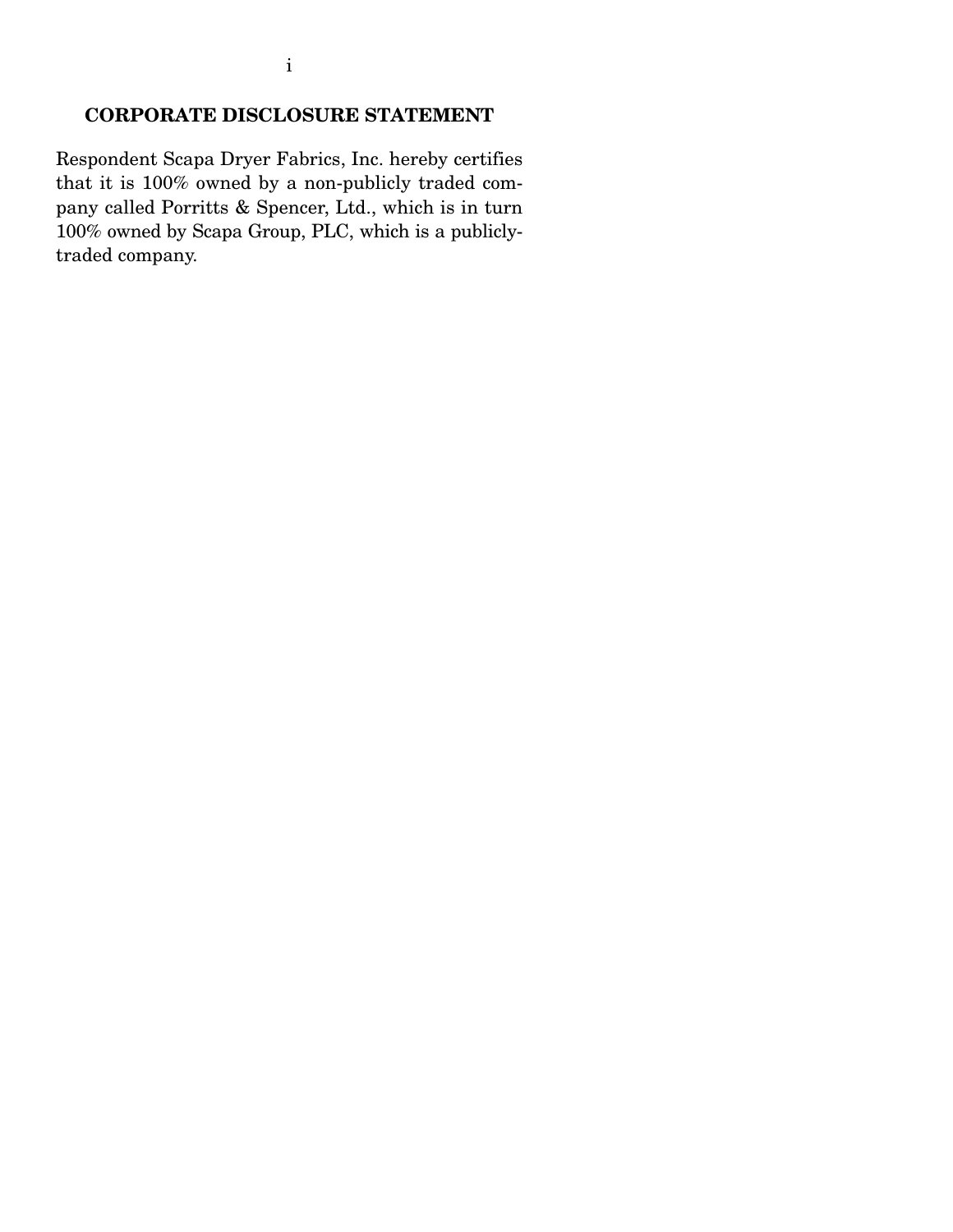# TABLE OF CONTENTS

|                                                                                                  | $\mathbf{i}$   |
|--------------------------------------------------------------------------------------------------|----------------|
|                                                                                                  | $\mathbf{ii}$  |
|                                                                                                  | iii            |
|                                                                                                  | 1              |
|                                                                                                  | 1              |
| Reasons Why the Petition Should be Denied                                                        | $\overline{2}$ |
| There is no need for the Petitioners'<br>$1_{-}$<br>proposed limited-remand rule                 | $\overline{2}$ |
| A limited-remand requirement would<br>2 <sub>1</sub><br>frustrate Congress's intent in 28 U.S.C. | 4              |
| Adopting a rigid limited-remand rule<br>3.<br>would frustrate Congress's intent in 28            | 10             |
| 4. There is no conflict among the circuits                                                       | 14             |
| A limited-remand rule would not serve<br>5 <sub>1</sub>                                          | 14             |
|                                                                                                  | 16             |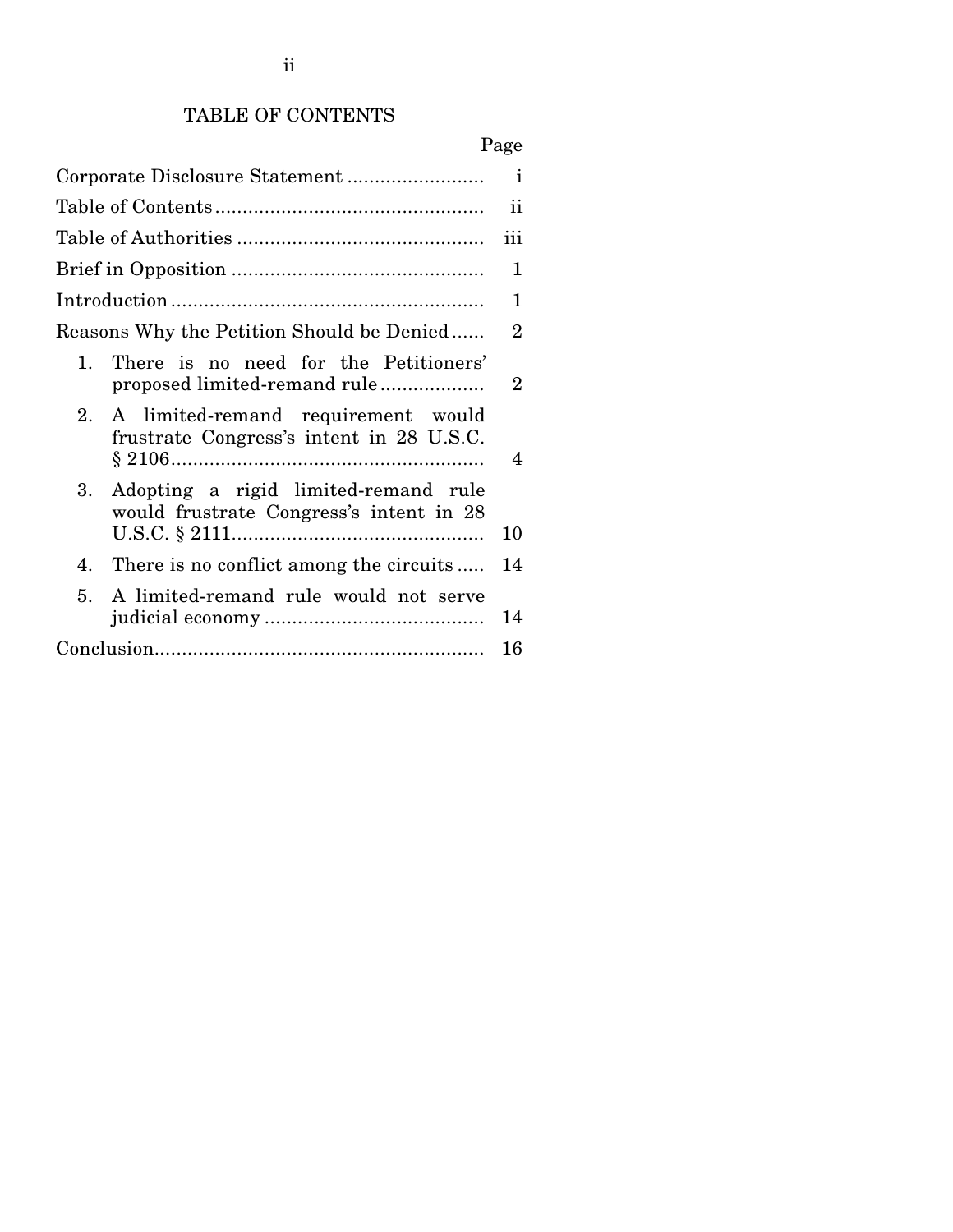# TABLE OF AUTHORITIES

Page

#### **CASES**

| Coleman v. United States, 397 F.2d 621 (D.C.<br>. 9                                             |
|-------------------------------------------------------------------------------------------------|
| Estate of Barabin v. AstenJohnson, Inc., 740<br>F.3d 457 (9th Cir. 2014) (en banc) 2, 3, 4, 9   |
| GuideOne Specialty Mut. Ins. Co. v. Missionary<br>Church of Disciples of Jesus Christ, 687 F.3d |
| Kosty v. Lewis, 319 F.2d 744 (D.C. Cir. 1963)9                                                  |
| Kotteakos v. United States, 328 U.S. 750                                                        |
| LeBlanc v. Chevron USA, Inc., 275 Fed. Appx.                                                    |
| Messner v. Northshore Univ. Health Sys., 669                                                    |
| Morgan Guaranty Trust Co. of N.Y. v. Martin,                                                    |
| Ruiz-Troche v. Pepsi Cola of Puerto Rico Bot-<br>tling Co., 161 F.3d 77 (1st Cir. 1998)passim   |
| Samuels v. Health & Hosp. Corp. of N.Y., 591                                                    |
| Shinseki v. Sanders, 556 U.S. 396 (2009)passim                                                  |
| Smith v. Jenkins, 732 F.3d 51 (1st Cir. 2013)12                                                 |
| Smith v. Washington Sheraton Corp., 135 F.3d                                                    |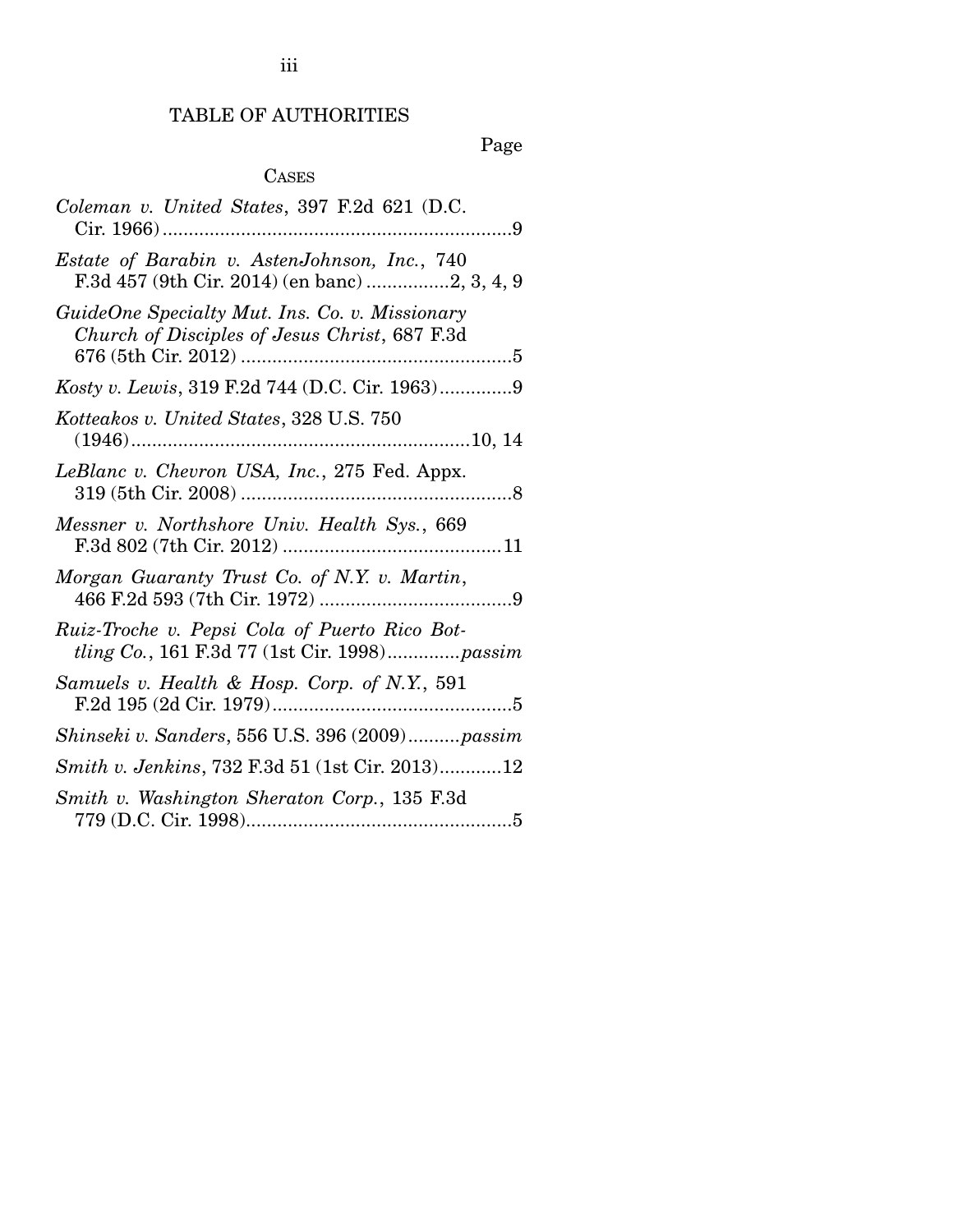# TABLE OF AUTHORITIES – Continued

| Storage Craft Tech. Corp., 744 F.3d 1183 (10th                                                      |
|-----------------------------------------------------------------------------------------------------|
| U.S. Aviation Underwriters, Inc. v. Pilatus Bus.<br>Aircraft, Ltd., 582 F.3d 1131 (10th Cir. 2009)5 |
| United States v. Blaine County, Montana, 363                                                        |
| United States v. Christian, 749 F.3d 806 (9th                                                       |
| United States v. Downing, 753 F.2d 1224 (3d                                                         |
| United States v. Edwards, 728 F.3d 1286 (11th                                                       |
| United States v. Hall, 93 F.3d 1337 (7th Cir.                                                       |
| United States v. Holloway, 740 F.2d 1373 (6th<br>Cir. 1984), cert. denied, 469 U.S. 1021 (1984)15   |
| United States v. Jawara, 474 F.3d 565 (9th Cir.                                                     |
| United States v. Johnson, 388 F.3d 96 (3d Cir.                                                      |
| United States v. Lang, 8 F.3d 268 (5th Cir.                                                         |
| United States v. Marcus, 560 U.S. 258 (2010)11                                                      |
| United States v. Pritchard, 2014 WL 341091                                                          |
| United States v. Roach, 582 F.3d 1192 (10th                                                         |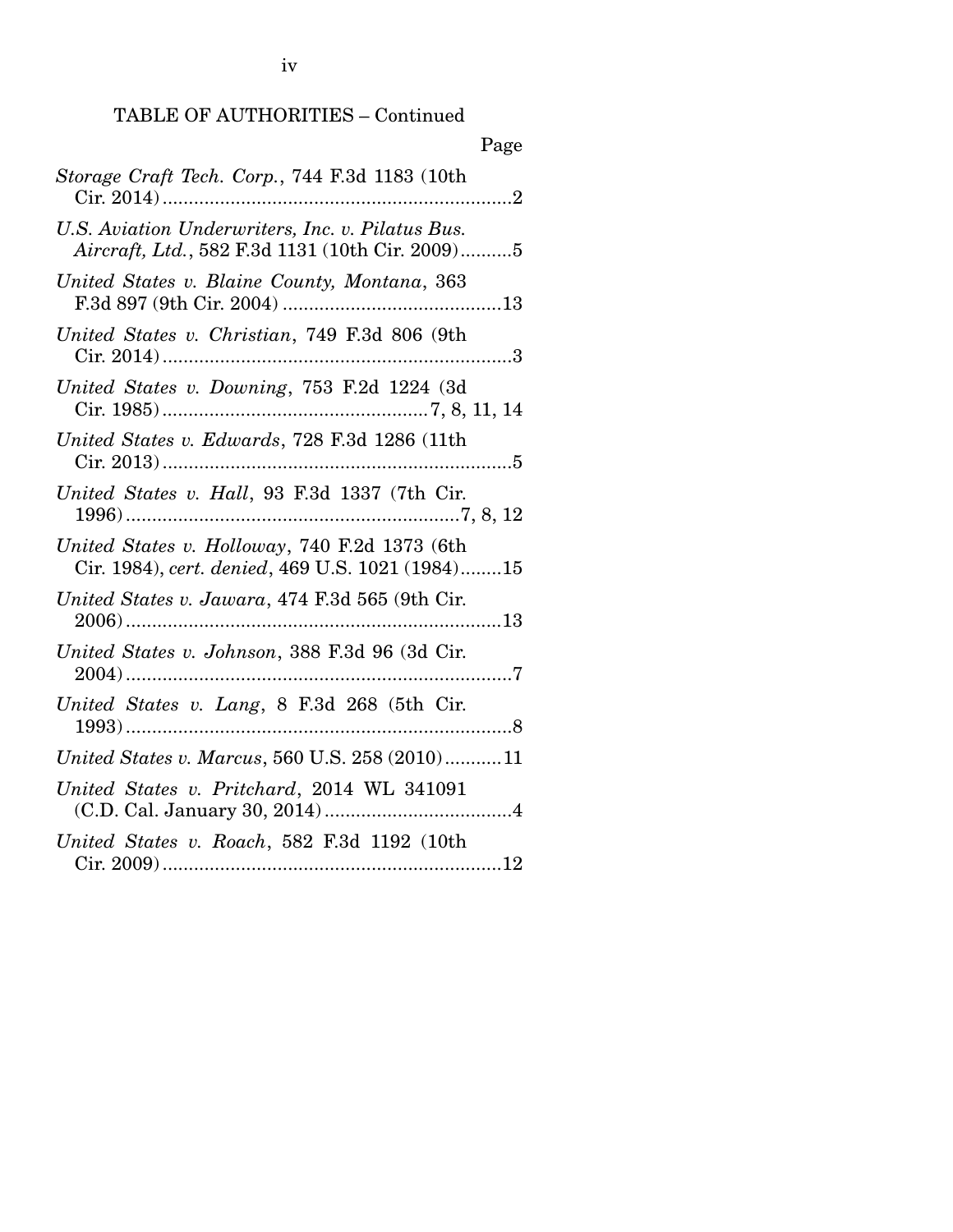# TABLE OF AUTHORITIES – Continued

| United States v. Smith, 27 Fed. Appx. 577 (6th) |  |
|-------------------------------------------------|--|
| United States v. Smithers, 212 F.3d 306 (6th    |  |
| United States v. Sriyuth, 98 F.3d 739 (3d Cir.  |  |
| United States v. Williams, 29 Fed. Appx. 486    |  |

# STATUTES AND RULES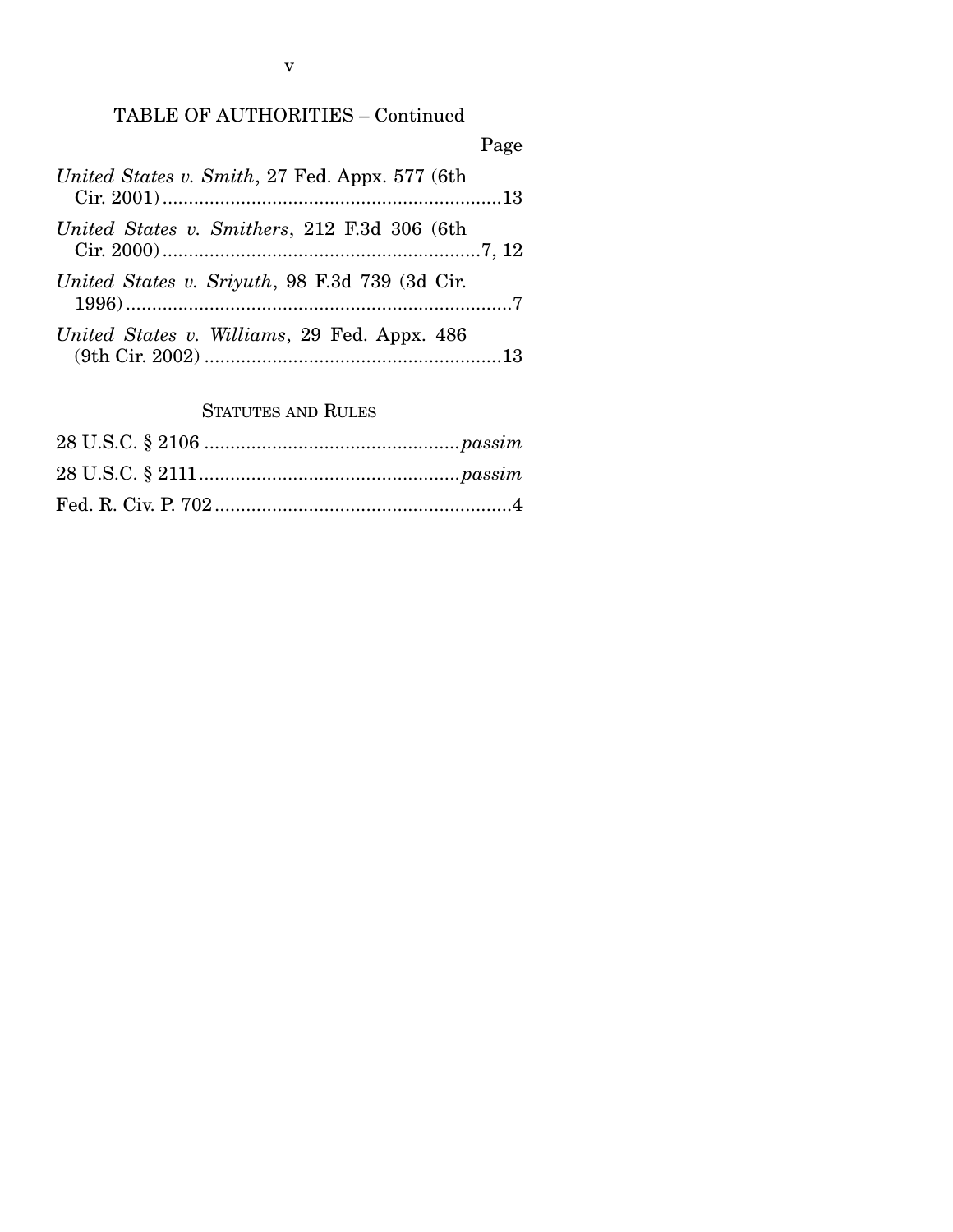#### **BRIEF IN OPPOSITION**

 Respondent Scapa Dryer Fabrics, Inc. respectfully submits this Brief in Opposition to the Petition for Certiorari filed on April 15, 2014 by Petitioner the Estate of Henry Barabin and Geraldine Barabin.

### **INTRODUCTION**

--------------------------------- ---------------------------------

This is a 28 U.S.C. § 2106 scope-of-remand case, not, as the Petitioners would have it, a 28 U.S.C. § 2111 "harmless error" case. Under § 2106, appellate courts are afforded broad discretion in deciding how to dispose of an appeal. The court of appeals' disposition of this case was well within its discretion. Oddly, in making their misguided § 2111 argument, the Petitioners make no mention of this Court's most recent decision addressing that statute. *See Shinseki v. Sanders*, 556 U.S. 396 (2009). *Sanders* and § 2106 confirm that the special limited-remand rule that the Petitioners are urging this Court to adopt would not be appropriate. Courts of appeals are afforded considerable leeway in determining both whether error was harmful and how to dispose of a case in light of the character and degree of the lower court's error. The rigid rule proposed by the Petitioners, which would apply in a tiny fraction of cases, cannot be reconciled with that tradition.

--------------------------------- ---------------------------------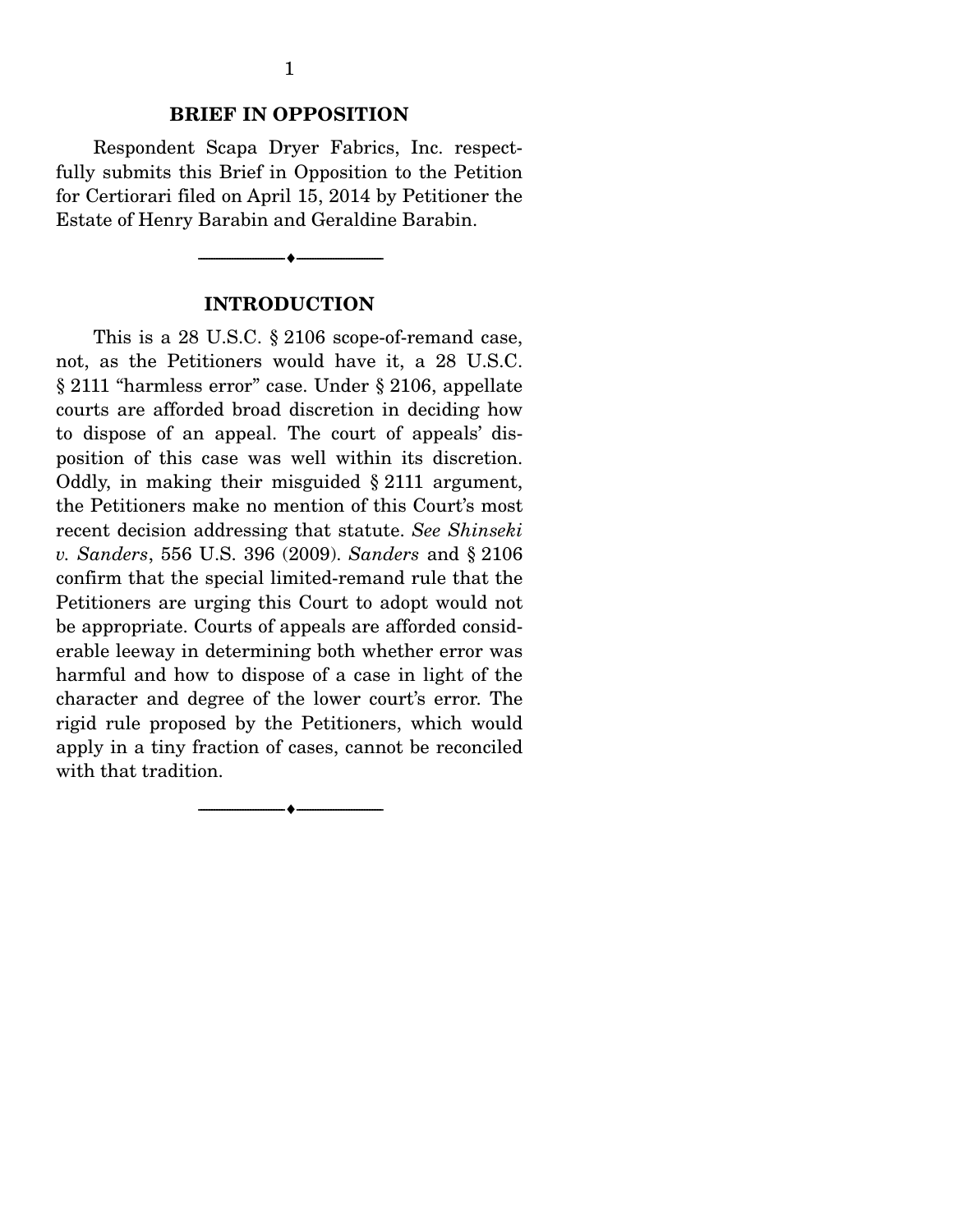#### **REASONS WHY THE PETITION SHOULD BE DENIED**

# **1. There is no need for the Petitioners' proposed limited-remand rule.**

 Contrary to the Petitioners' claim, neither the Ninth Circuit nor the Tenth Circuit has an automaticreversal rule for *Daubert* gatekeeping errors. Both Circuits have expressly recognized that reversal is unnecessary when the error is harmless. *See Estate of Barabin v. AstenJohnson, Inc.*, 740 F.3d 457, 465 (9th Cir. 2014) (en banc); *Storage Craft Tech. Corp.*, 744 F.3d 1183, 1990-91 (10th Cir. 2014) (explaining that district court's insufficient gatekeeping findings may not warrant reversal if the error was harmless).

 In its recent *Storage Craft* decision, not mentioned in the prior briefing, the Tenth Circuit named two situations where a new trial would be unnecessary: (i) when it is readily apparent from the record that the expert testimony *was* admissible; and (ii) when other competent evidence is sufficiently strong to permit the conclusion that the improper evidence had no effect on the decision. *Id*. at 1191. The en banc court in *Barabin* likewise recognized the necessity of finding harmful error before the mistake is deemed to require reversal. *Barabin*, 740 F.3d at 465. It also implicitly acknowledged that reversal would be unnecessary if the record on appeal demonstrated that the expert testimony was in fact admissible. *Id*. at 467.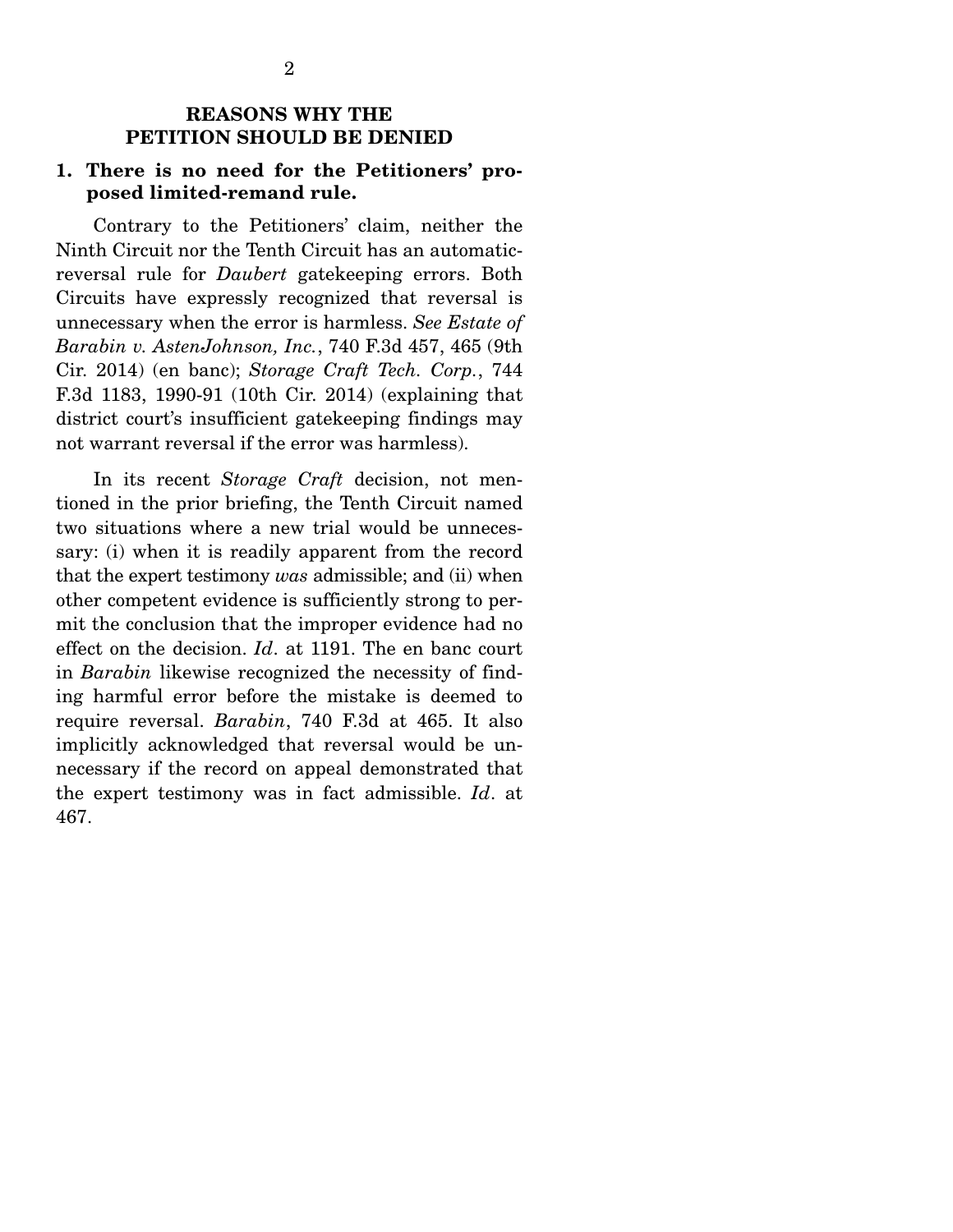In their effort to portray *Barabin* as adopting an automatic-new-trial rule, the Petitioners point to a post-*Barabin* Ninth Circuit decision. *See United States v. Christian*, 749 F.3d 806 (9th Cir. 2014). But they fail to mention important dicta in the opinion. *See id.* at 813 n.3. The court in *Christian* was careful to "emphasize that neither *Barabin* nor this decision requires a new trial *whenever* a district court errs in analyzing the admissibility of expert testimony." *Id.*  The court observed that "under different circumstances . . . a limited remand remains available." *Id*. For example, the court stated, a limited remand on the question of prejudice might be proper under some circumstances. *Id.* 

Thus, it is incorrect to suggest that the Ninth Circuit is construing *Barabin* as imposing an automaticnew-trial rule.

 Relying on a chimerical circuit split, the Petitioners urge that a special limited-remand rule is needed. This rigid rule would come into play in the rare situation where a district court fails to perform its *Daubert* gatekeeping duty, and the court of appeals cannot deem the error harmless. Thus, the rule would apply in such a case only where both (i) it is *not* readily apparent from the appellate record that the expert testimony was either admissible or inadmissible, and (ii) other competent evidence is *not* sufficiently strong to permit the conclusion that the improper evidence had no effect on the decision. In that infrequent situation, the Petitioners' special rule would *require* the court of appeals to remand to the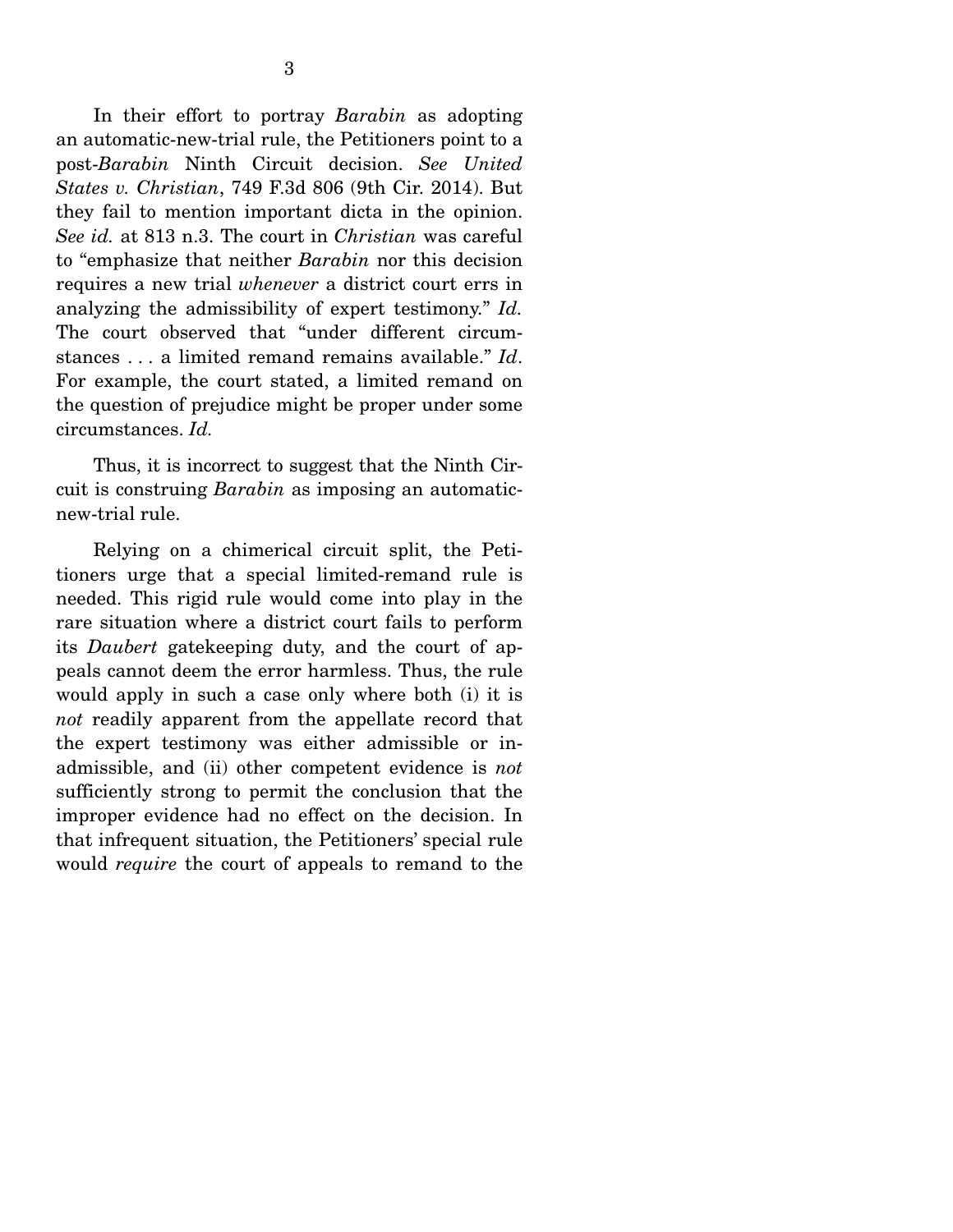district court not for a new trial, but for the limited purpose of performing the *Daubert* analysis that it neglected to perform in the first instance.<sup>1</sup>

 Notably, if the court of appeals had ordered such a limited remand in this case, the district court's decision could have gone either way. That is, the court could have determined that the expert testimony in question was inadmissible, which, of course, would require judgment for the Respondents. That said, the limited remand the Petitioners are requesting appears to be impossible. The court of appeals found the record too sparse for a court to make the admissibility determination. As such, the Petitioners must be advocating a highly-unusual remand proceeding, one in which the district court would conduct an entirely new *Daubert* gatekeeping hearing with new evidence and arguments submitted by the parties.

#### **2. A limited-remand requirement would frustrate Congress's intent in 28 U.S.C. § 2106.**

 The Petitioners' proposed limited-remand rule would run afoul of Congress's expressed intent in 28

<sup>&</sup>lt;sup>1</sup> After *Barabin*, district courts in the Ninth Circuit are even less likely to abdicate their gatekeeping duties. *See, e.g., United States v. Pritchard*, 2014 WL 341091 at \*3 (C.D. Cal. January 30, 2014) ("Before allowing the jury to hear expert testimony, a district court must carry out its gatekeeping role to determine that the expert testimony is admissible under Federal Rule of Civil Procedure 702.") (citing *Estate of Barabin v. AstenJohnson, Inc.*, 740 F.3d 457, 464-65 (9th Cir. 2014)).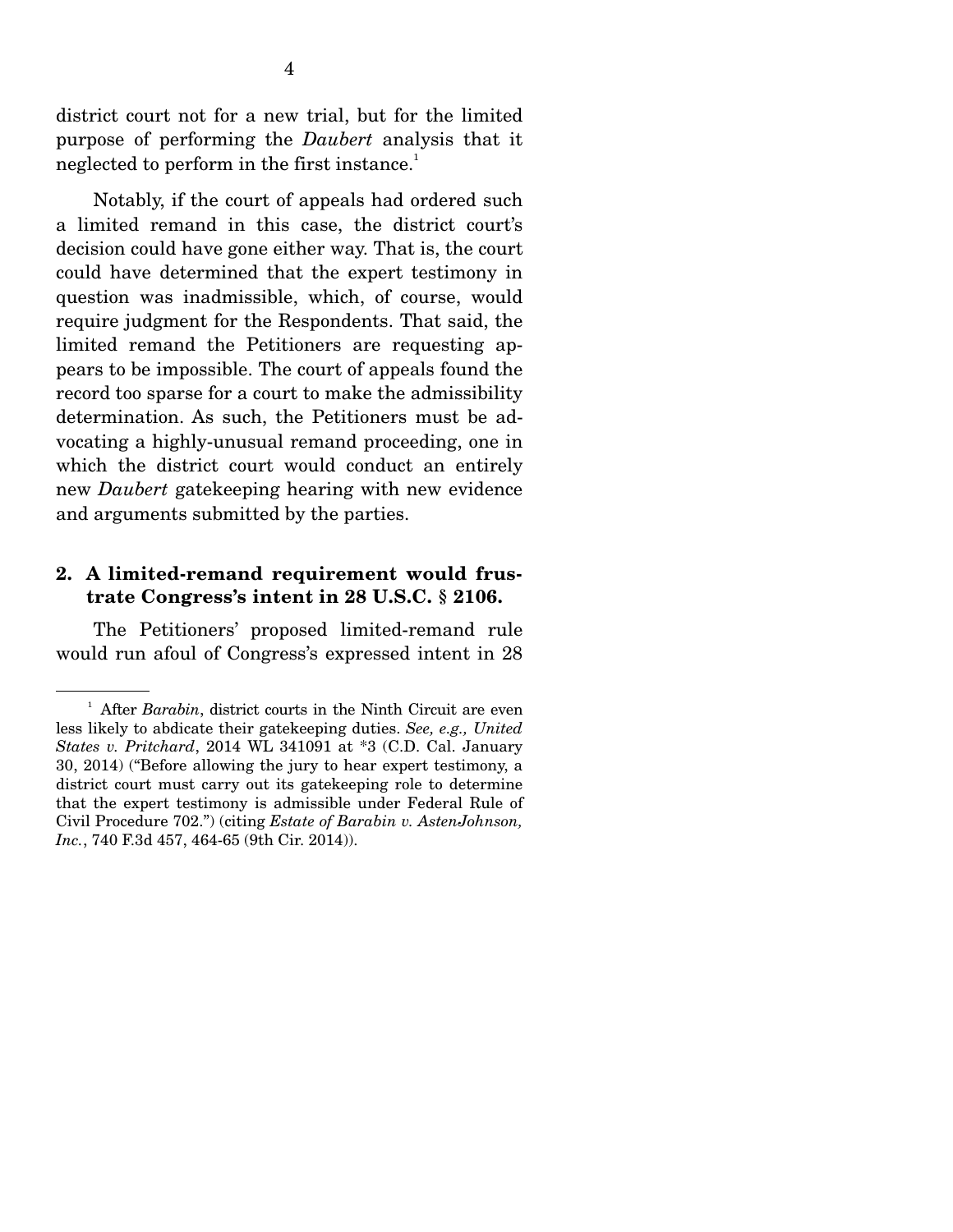U.S.C. § 2106. When a district court fails to comply with its *Daubert* gatekeeping duty, it commits error. What to *do* about that error is a matter that is committed to the appellate court's sound discretion under § 2106. *See United States v. Edwards*, 728 F.3d 1286, 1296-97 (11th Cir. 2013) (observing that under § 2106, courts of appeals have broad discretion to grant relief as may be just under the circumstances). The appellate court's exercise of that discretion, and its choice of remedies, is informed by the character and degree of harm resulting from the district court's error.

 Under § 2106, it is left to the circuit courts to determine, after concluding that error has been committed, what further proceedings are "just under the circumstances." 28 U.S.C. § 2106. The Fifth Circuit, citing § 2106, has explained that "[o]nce jurisdiction attaches, Courts of Appeals have broad authority to dispose of district court judgments as they see fit." *GuideOne Specialty Mut. Ins. Co. v. Missionary Church of Disciples of Jesus Christ*, 687 F.3d 676, 682, n.3 (5th Cir. 2012); *see also U.S. Aviation Underwriters, Inc. v. Pilatus Bus. Aircraft, Ltd.*, 582 F.3d 1131, 1145 (10th Cir. 2009); *Smith v. Washington Sheraton Corp.*, 135 F.3d 779, 783 (D.C. Cir. 1998). This includes the authority to, among other things, grant a new trial in the interest of justice. *Samuels v. Health & Hosp. Corp. of N.Y.*, 591 F.2d 195, 199 (2d Cir. 1979).

 The First Circuit explained the difference between the § 2111 issue (whether there is harmful error) and the § 2106 issue (the remedy for lower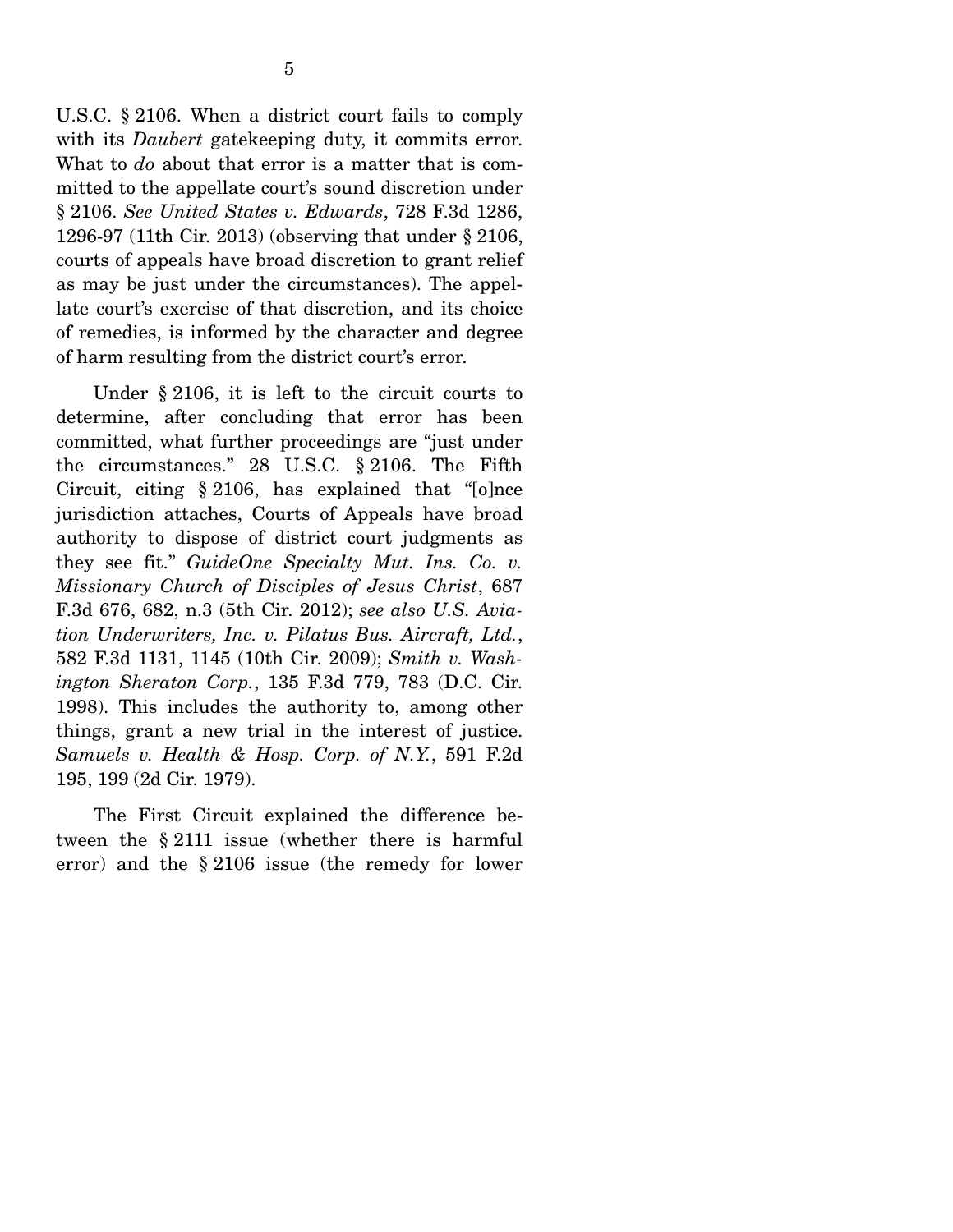court error) in a case where the district court excluded an expert's testimony under *Daubert. Ruiz-Troche v. Pepsi Cola of Puerto Rico Bottling Co.*, 161 F.3d 77 (1st Cir. 1998). The court observed that "when a trial court erroneously excludes evidence, and the exclusion meets the standard criteria of harmfulness, the harm is not cured by a mere possibility that other appropriate grounds for exclusion of the same evidence may later be found to exist." *Id*. at 88. Next, the court commented: "The question [of harm] is one of degree and the choice of remedies (including whether to remand for a new trial or merely remand for further findings) is ours."  $Id$ . (citing 28 U.S.C.  $\S$  2106).

 The First Circuit's observations apply equally here, where the district court's *admission* of evidence ran afoul of *Daubert*. When a district court erroneously admits evidence, the harm is not cured by a mere possibility that appropriate grounds for admitting the evidence may later be found to exist. That said, the character and degree of harm informs the court's choice of remedies. And in this case, just as in *Ruiz-Troche,* the decision whether to remand for a new trial or merely remand for further findings was the court of appeals' choice to make under § 2106.

 The courts of appeals do not, and should not be required to adhere to a rigid limited-remand rule when the district court has erred in making or failing to make a threshold admissibility determination. In some cases involving that type of error, a circuit court will, in the exercise of its broad discretion, conclude that although the district court's error was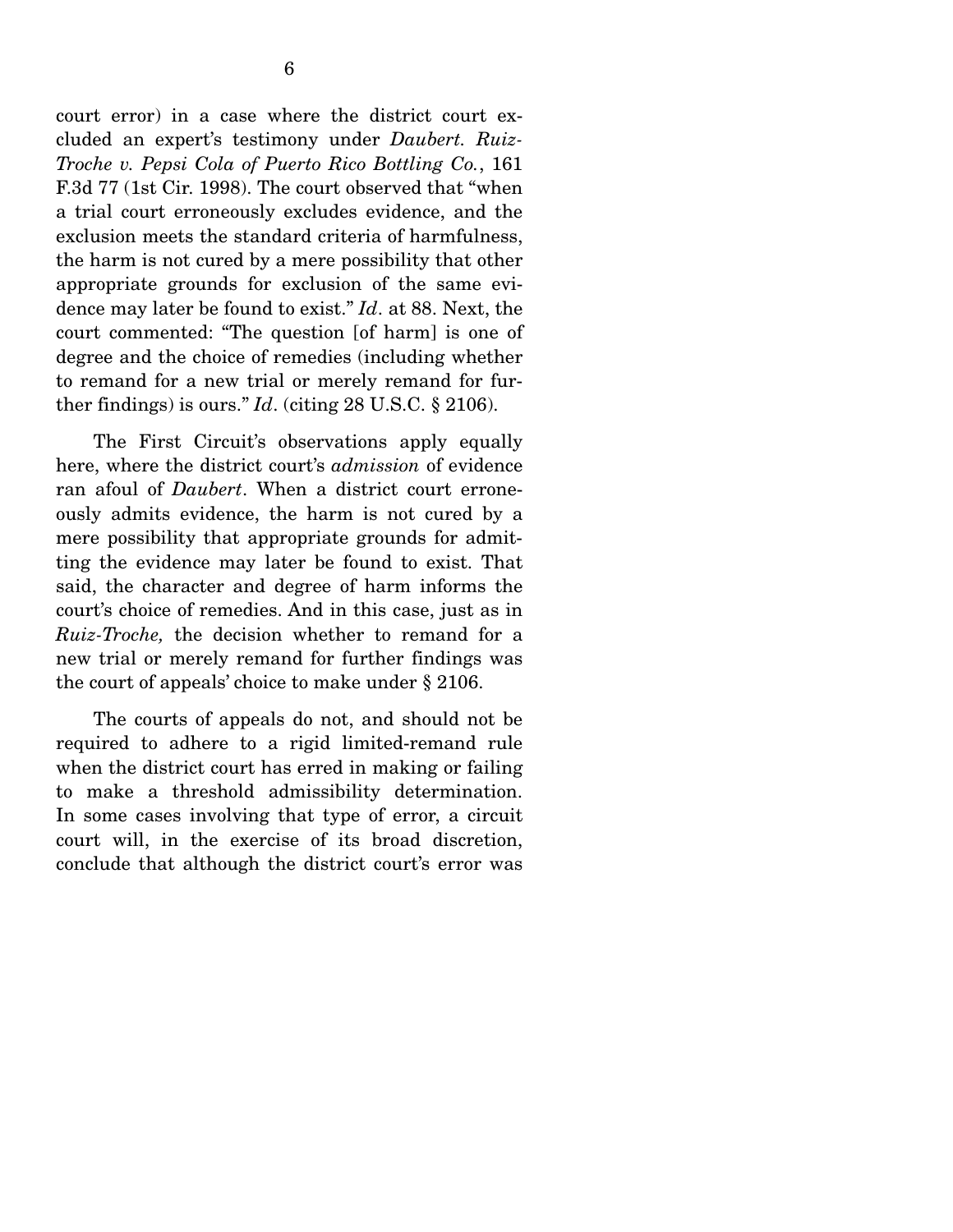not harmless, a limited remand is appropriate. *See, e.g., United States v. Johnson*, 388 F.3d 96, 102-03 (3d Cir. 2004); *United States v. Downing*, 753 F.2d 1224 (3d Cir. 1985). In other cases, the court may properly exercise its discretion under § 2106 by concluding that a remand for a new trial is the appropriate remedy. *See United States v. Sriyuth*, 98 F.3d 739, 744 n.8 (3d Cir. 1996) (district court's failure to make proper threshold admissibility determination "may require remand to the court for such proceedings or even for a new trial."); *see also United States v. Smithers*, 212 F.3d 306 (6th Cir. 2000).

 The district court in *Smithers* erred by excluding expert testimony without first conducting a *Daubert* analysis. *Id*. at 315. The Sixth Circuit held it was not harmless error because "the complexion of the proceedings would likely have changed had the district court conducted a *Daubert* hearing and determined that Dr. Fulero's testimony was admissible." *Id*. at 317. Rather than ordering a limited remand for the district court to conduct the omitted *Daubert* analysis, the court reversed for a new trial. *Id*. at 318 & n.6. Again, "the choice of remedies (including whether to remand for a new trial or merely remand for further findings) is" left to the discretion of the court of appeals under § 2106. *Ruiz-Troche*, 161 F.3d at 88.

 Similarly, the Seventh Circuit remanded for a new trial when the district court failed to conduct a proper *Daubert* analysis in *United States v. Hall*, 93 F.3d 1337 (7th Cir. 1996). The defendant sought to present expert testimony on false confessions and his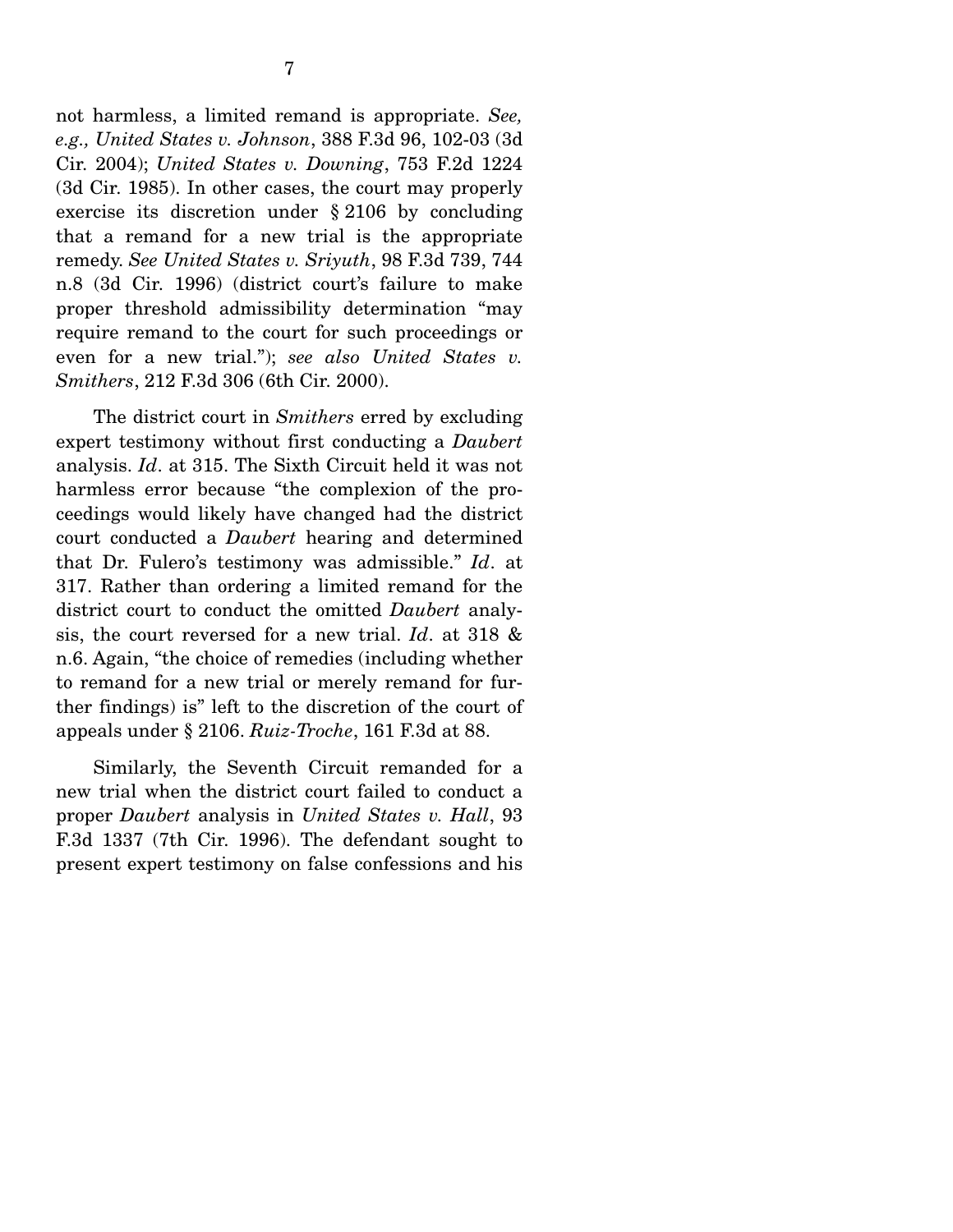susceptibility to coercion. *Id*. at 1341. The district court excluded the testimony without any indication that it applied the *Daubert* framework. *Id*. at 1342. The court of appeals did not decide that the excluded testimony was admissible under *Daubert*. And it could have ordered a limited remand for the district court to make that determination. But instead, the court concluded that a new trial was necessary because "[t]he district court's failure to test the [proffered expert testimony] under [the *Daubert*] framework may have led to the exclusion of critical testimony for Hall." *Id*. at 1346.

 Likewise, in a case reminiscent of *United States v. Downing*, the Fifth Circuit exercised its discretion under § 2106 in a case where the district court failed to decide a threshold question of admissibility. *See United States v. Lang*, 8 F.3d 268, 271 (5th Cir. 1993). The court could have ordered a limited remand for the district court to decide the admissibility issue, as in *Downing*, but instead the court ordered a new trial. On the other hand, in a different case the Fifth Circuit decided that a limited remand *was* appropriate so that the district court could determine the admissibility issue in light of a new federal agency report issued after the district court made its initial admissibility determination. *LeBlanc v. Chevron USA, Inc.*, 275 Fed. Appx. 319, 321 (5th Cir. 2008).

 Finally, the District of Columbia Circuit considered whether to issue a limited remand for a hearing on the admissibility of evidence excluded at trial and, exercising its discretion under § 2106, decided against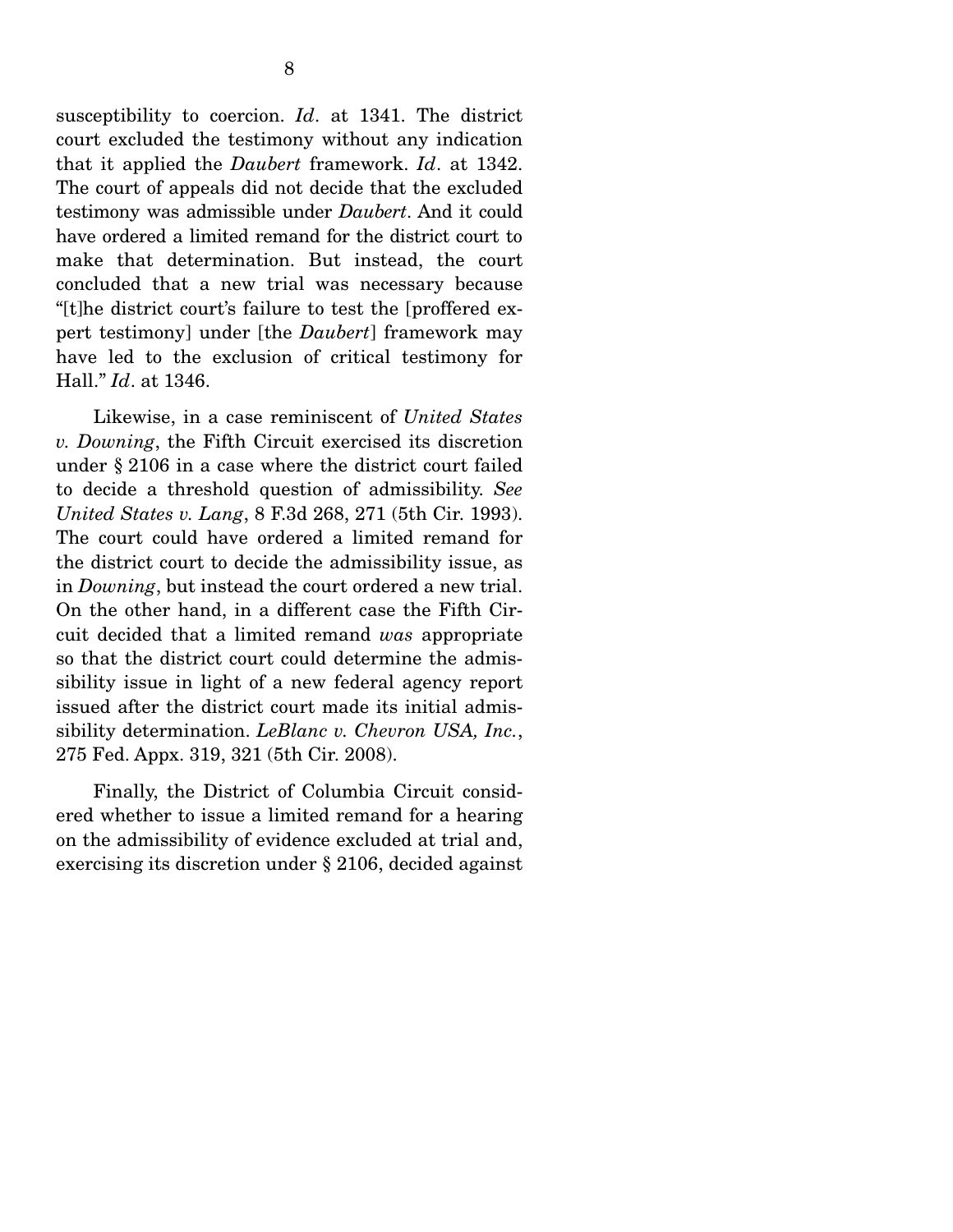it. *Coleman v. United States*, 397 F.2d 621 (D.C. Cir. 1966). The court held that "a remand for hearing on the issue of admissibility alone is inappropriate" because "the trial judge's reasons for refusing to resolve the admissibility issue were highly prejudicial." *Id*. at 621.

 In short, under § 2106, it is up to the circuit courts to decide, on a case-by-case basis, and in the exercise of broad discretion, the proper disposition of a case on appeal. *See Kosty v. Lewis*, 319 F.2d 744, 749 (D.C. Cir. 1963) ("28 U.S.C. § 2106 grants this Court broad discretion in the disposition of a case on appeal."); *see also Morgan Guaranty Trust Co. of N.Y. v. Martin*, 466 F.2d 593, 600 (7th Cir. 1972) (same).

 Thus far, the Ninth Circuit has concluded that a limited remand is not appropriate for errors involving threshold admissibility rulings. "When the district court has erroneously admitted or excluded prejudicial evidence, we remand for a new trial. We do so even if the district court erred by failing to answer a threshold question of admissibility. We have no precedent for treating the erroneous admission of expert testimony any differently." *Barabin*, 740 F.3d at 466. Other circuits vary in their approaches, sometimes ordering a limited remand, sometimes remanding for a new trial. The outcome depends on case-specific factors. Imposing a rigid limited-remand rule would thwart the discretion that § 2106 affords to courts of appeals in deciding how to dispose of a case.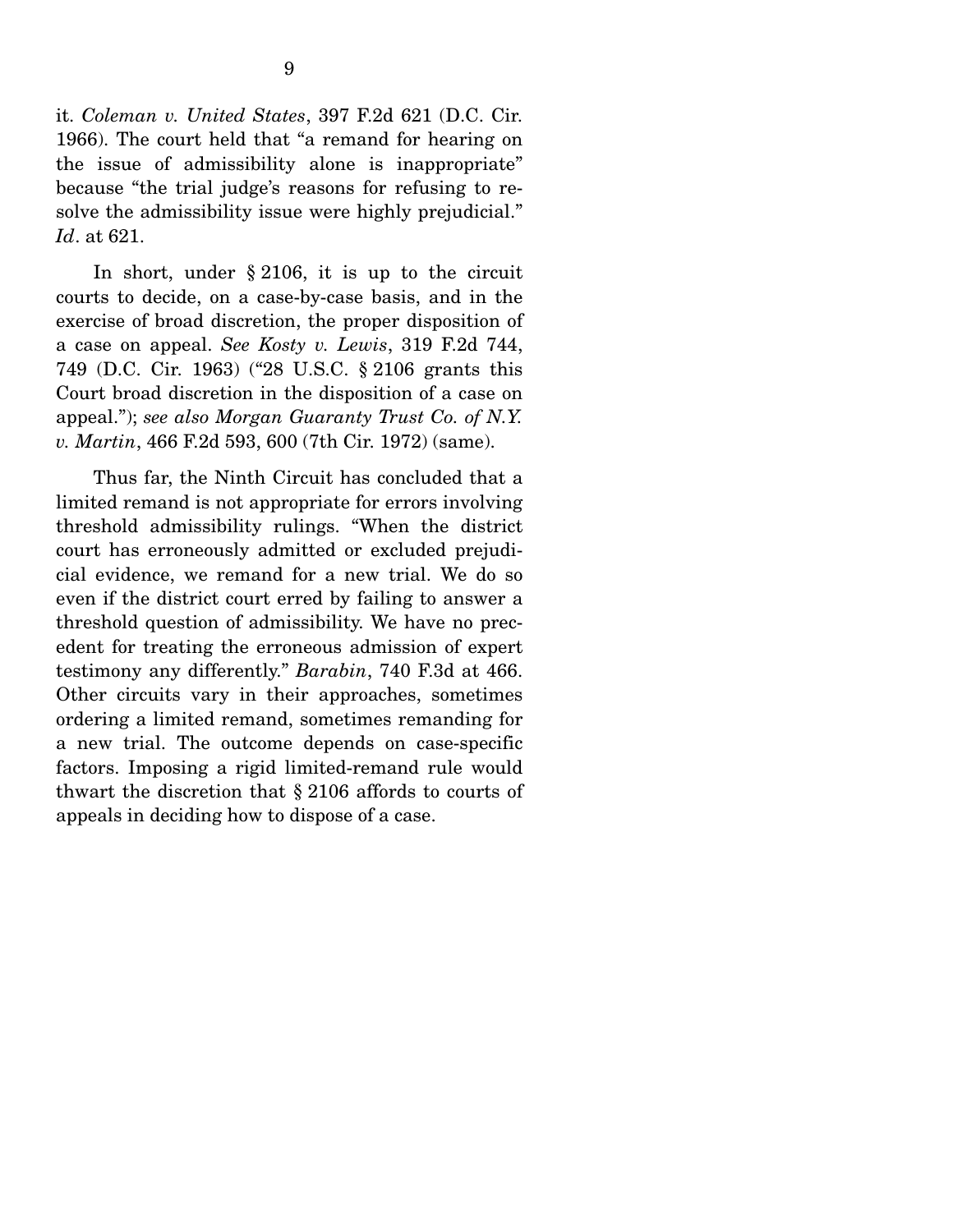#### **3. Adopting a rigid limited-remand rule would frustrate Congress's intent in 28 U.S.C. § 2111.**

 The Petitioners' proposed special rule – that a limited remand is required to complete the harmfulerror analysis – would also frustrate the purpose of the very statute they rely on. In 28 U.S.C. § 2111, Congress has expressed its preference for determining harm by "case-specific application of judgment, based upon examination of the record." *Shinseki v. Sanders*, 556 U.S. 396, 407 (2009); *see also Kotteakos v. United States*, 328 U.S. 750, 761 (1946) (observing that proper application of the harmless error rule requires "judgment transcending confinement by formula or precise rule.").

 The harmful-error analysis is intended to be flexible and without "rigid rules." *Sanders*, 556 U.S. at 407. "The factors that inform a reviewing court's 'harmless-error' determination are various. . . ." *Id*. at 411. Case-specific factors include an "estimation of the likelihood that the result would have been different" and a "consideration of the error's likely effects on the perceived fairness, integrity, or public reputation of judicial proceedings. . . ." *Id*. at 411-12. Appellate courts must not generalize too broadly about particular kinds of errors and bear in mind that "the specific factual circumstances in which the error arises may well make all the difference." *Id.* at 412.

 Under this flexible analysis, appellate courts may properly find harmful error in the situation presented here, and they may do so without a limited remand to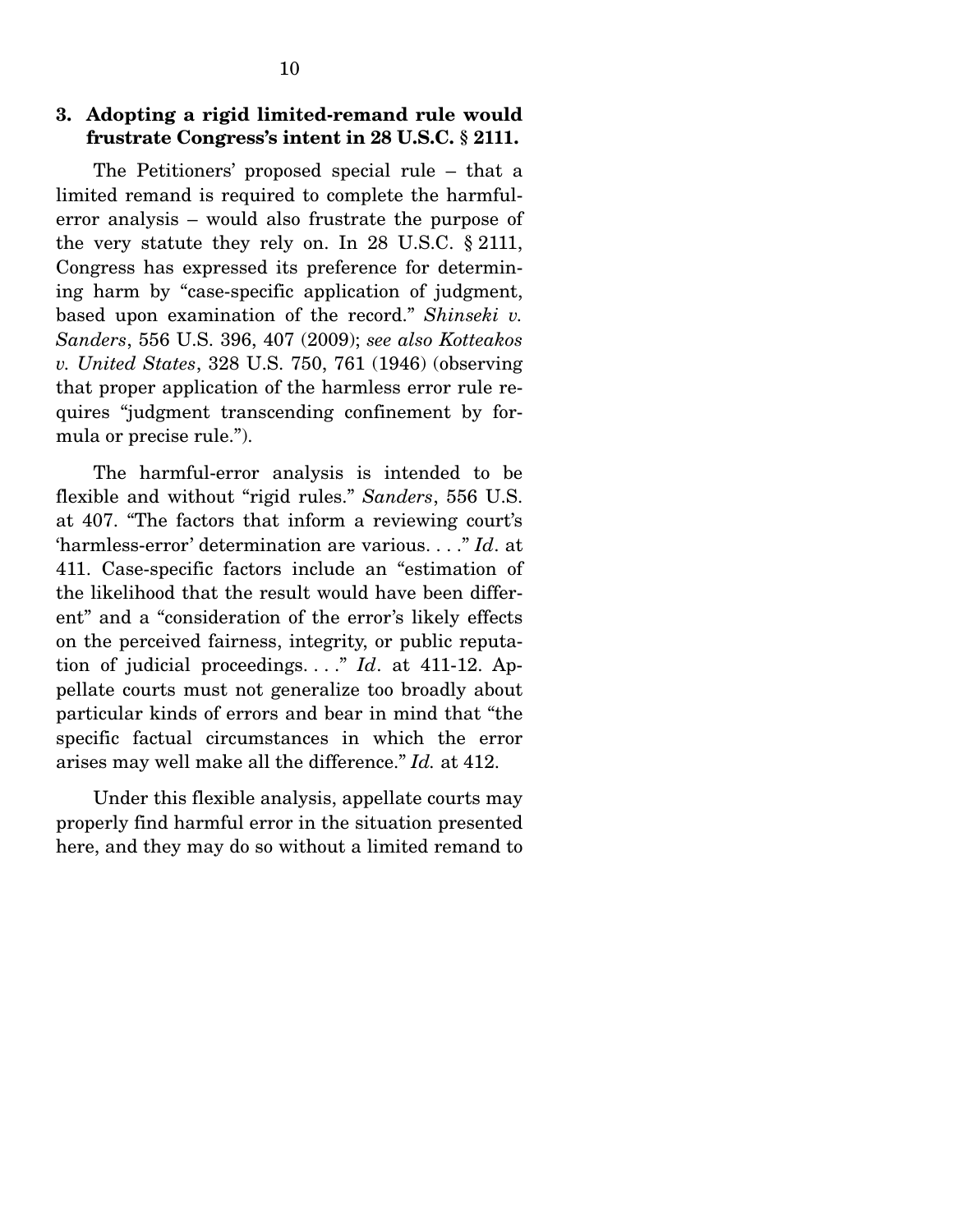the district court so that it may determine admissibility. After all, establishing harmful error is not "a particularly onerous requirement." *Id*. at 410. And allowing a verdict to be based on expert testimony that has not first been vetted under *Daubert* plainly implicates the appellant's substantial rights. *Cf. United States v. Downing*, 753 F.2d 1224, 1226, 1243 (3d Cir. 1985) (refusing to hold that district court's error in failing to make threshold admissibility determination was harmless error).

An error is prejudicial when there is a reasonable probability that the error affected the outcome of the trial. *United States v. Marcus*, 560 U.S. 258, 262 (2010). In cases like this one, where the testimony is critical to the plaintiff 's case, the error plainly affects the outcome of the proceeding. *Cf. Messner v. Northshore Univ. Health Sys.*, 669 F.3d 802, 814 (7th Cir. 2012) (holding that district court's failure to perform *Daubert* gatekeeping analysis was harmful error because the expert testimony played a substantial role in the district court's class certification ruling).

 In all cases, the district court's failure to abide by its *Daubert* gatekeeping duty affects "the perceived fairness, integrity, or public reputation of judicial proceedings." *Sanders,* 556 U.S. at 411-12. That alone may not be sufficient to require reversal, but under the elastic harmful-error analysis, it is a factor to be considered. As this Court has said, "Often, the circumstances of the case will make clear to the appellate judge that the ruling, if erroneous, was harmful. . . ." *Id*. at 410. Ultimately, it is up to the courts of appeals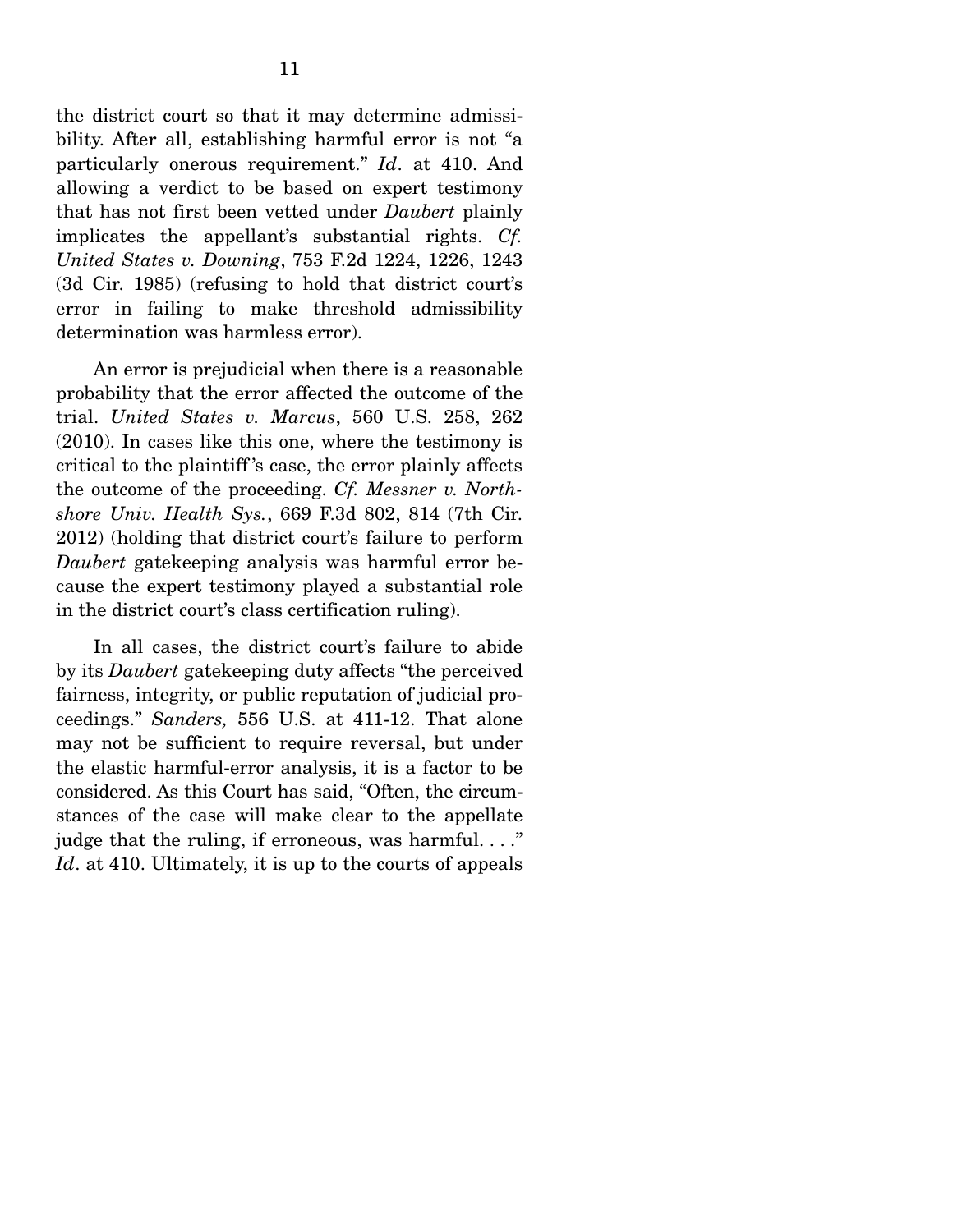to make the harmful-error decision on a case-by-case basis. *See id*. at 407-08.

 For example, the Sixth Circuit held that a district court's error in excluding expert testimony without first conducting a *Daubert* analysis was not harmless because "the complexion of the proceedings would likely have changed had the district court conducted a *Daubert* hearing...." *United States v. Smithers*, 212 F.3d 306, 317 (6th Cir. 2000). The Seventh Circuit held that when the district court excluded evidence without conducting a full *Daubert* analysis, the error was harmful because it "may have led to the exclusion of critical testimony" for the defendant. *United States v. Hall*, 93 F.3d 1337, 1346 (7th Cir. 1996). And the First Circuit held that a district court's error in failing to conduct a *Daubert* analysis was harmful error because the court could discern no basis in the record other than the expert's testimony for the jury's damages award. *Smith v. Jenkins*, 732 F.3d 51, 65, 68-69 (1st Cir. 2013).

 Courts also routinely find this sort of error to be harmless. The Tenth Circuit held that a district court's error in failing to make *Daubert* findings before admitting expert testimony was harmless where the jury could properly have found the defendant guilty even without the expert's testimony. *United States v. Roach*, 582 F.3d 1192, 1208 (10th Cir. 2009). The Sixth Circuit held that the district court's failure to conduct a formal *Daubert* hearing was harmless error because the expert's testimony was cumulative and there was overwhelming and diverse evidence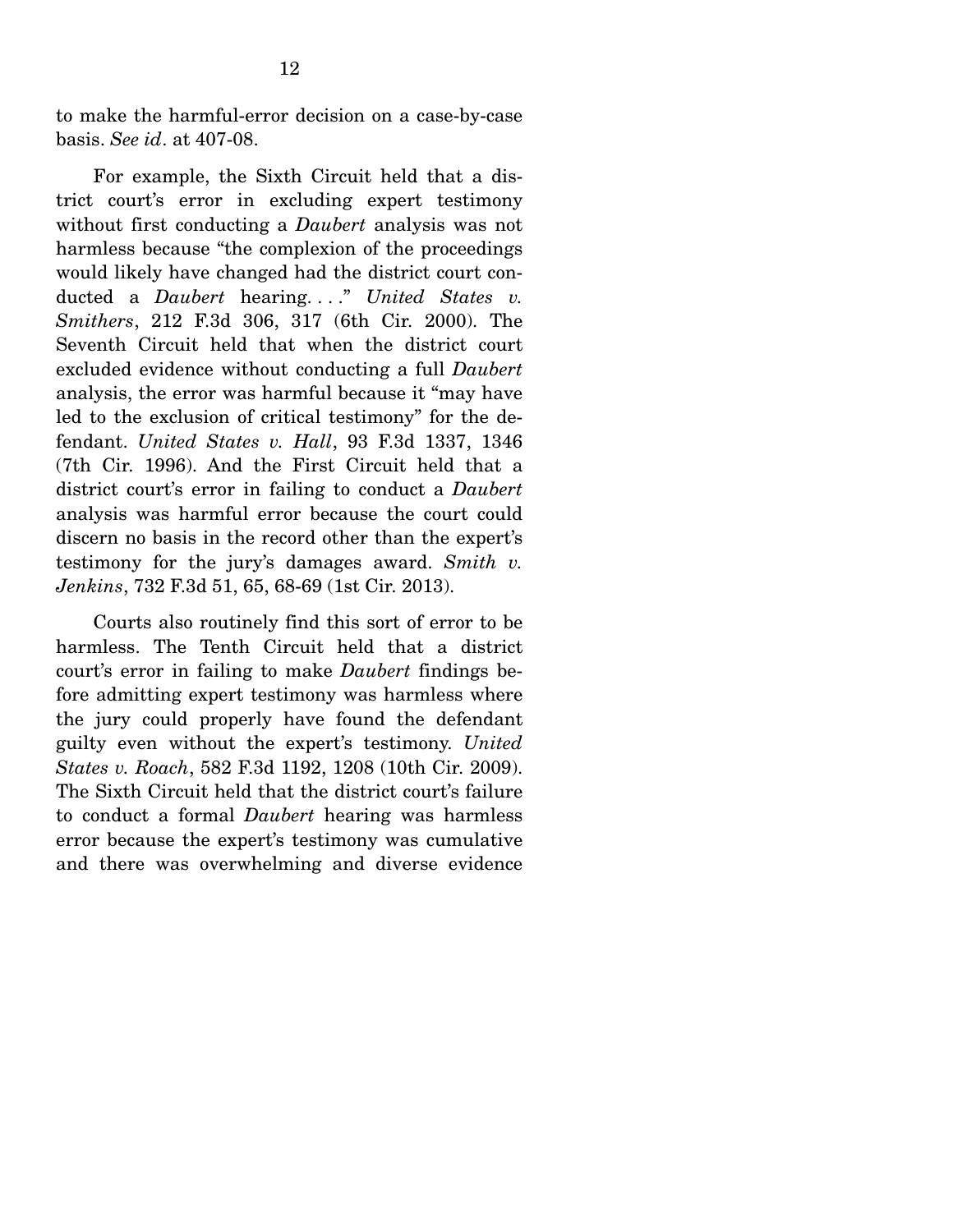supporting the appellants' convictions. *United States v. Smith*, 27 Fed. Appx. 577, 582 (6th Cir. 2001).

 Likewise, on several occasions the Ninth Circuit has held that a district court's *Daubert* gatekeeping error was harmless. In one case, for example, the district court admitted expert testimony without making a specific reliability finding. The Ninth Circuit held that this was harmless error in light of the expert's extensive academic qualifications and experience and the relevance and value of her testimony. *United States v. Jawara*, 474 F.3d 565, 583 (9th Cir. 2006); *see also United States v. Blaine County, Montana*, 363 F.3d 897, 915 (9th Cir. 2004) (holding that district court's failure to determine reliability of expert testimony was harmless error); *United States v. Williams*, 29 Fed. Appx. 486, 487 (9th Cir. 2002) (holding that district court's failure to perform *Daubert* gatekeeping duty was harmless error).

 In short, the courts of appeals are doing precisely what this Court said they should be doing in *Shinseki v. Sanders*: deciding the harmless error issue on a case-by-case basis by considering case-specific factors and by not generalizing too broadly about particular kinds of errors. In recognizing that the granting of a new trial is the usual approach to remand in connection with the type of error at issue here, particularly where the record is insufficient to judge admissibility after the fact, the Ninth Circuit's flexibility in applying the rule is not in any manner out of step with other circuits. The inflexible limited-remand rule advocated by the Petitioners is simply not necessary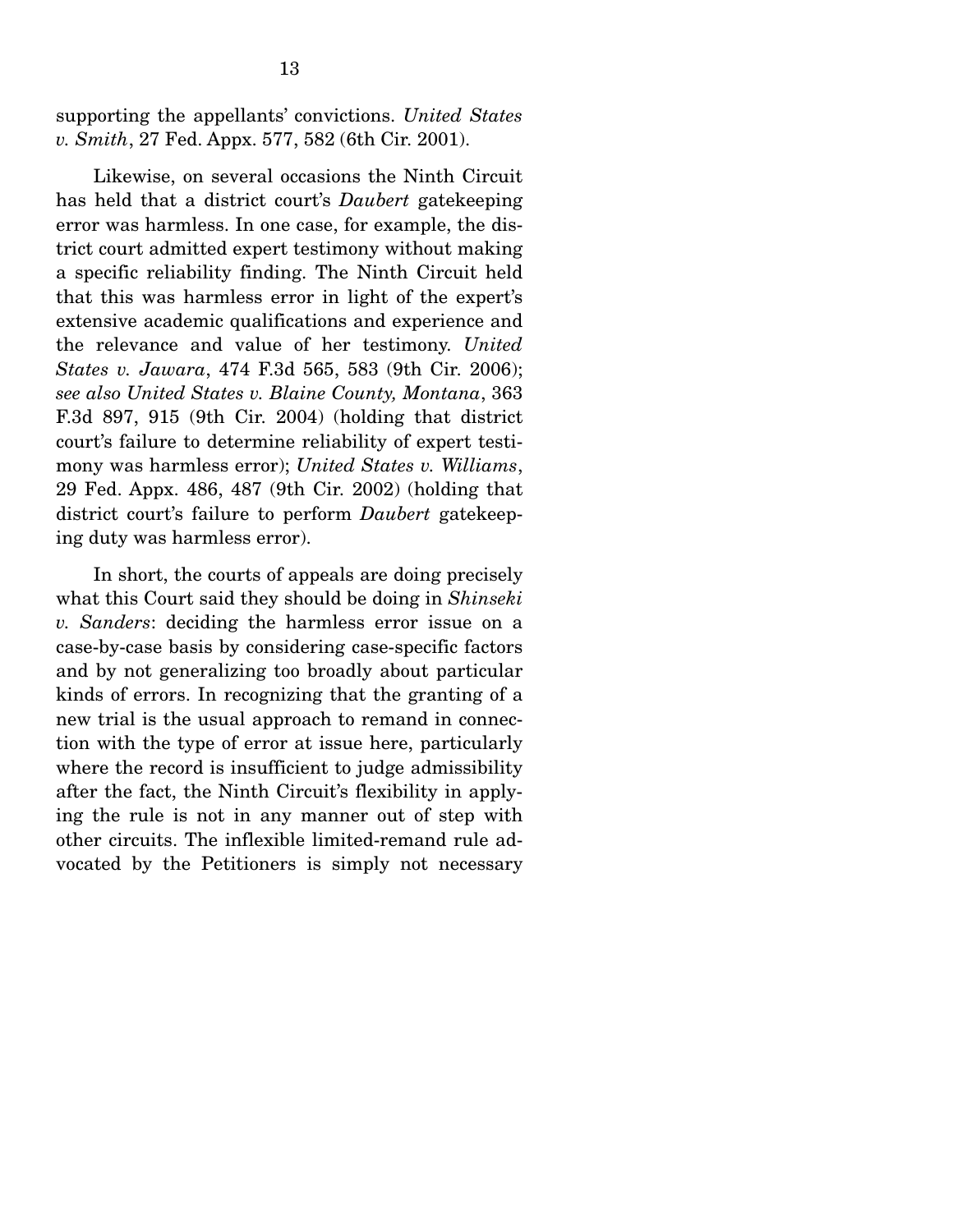and certainly not appropriate in light of the views expressed by this Court in *Sanders* and, for that matter, *Kotteakos.*

### **4. There is no conflict among the circuits.**

 By now it should be apparent that there is no true circuit conflict. Both the Tenth Circuit and the Ninth Circuit agree that a *Daubert* gatekeeping error can be deemed harmless error in certain circumstances. The Petitioners do not point to a single case in which a circuit court has announced a rule *requiring* a limited remand when the district court fails to determine a threshold question of admissibility. *United States v. Downing*, which the Petitioners rely on heavily, did not hold that under these circumstances, harmful error cannot be found, and a remand for a new trial is not proper. On the contrary, the court held that admitting the testimony could *not* be deemed harmless error. 753 F.2d at 1226, 1243. And when the court remanded for a hearing on admissibility, it did so in the exercise of its discretion under § 2106, not because § 2111 *required* it to do so. In other words, it simply struck the court as the sensible thing to do in that particular case.

### **5. A limited-remand rule would not serve judicial economy.**

 Finally, the Petitioners' contention that the limitedremand rule they advocate would serve judicial economy is also incorrect. In fact, it would likely result in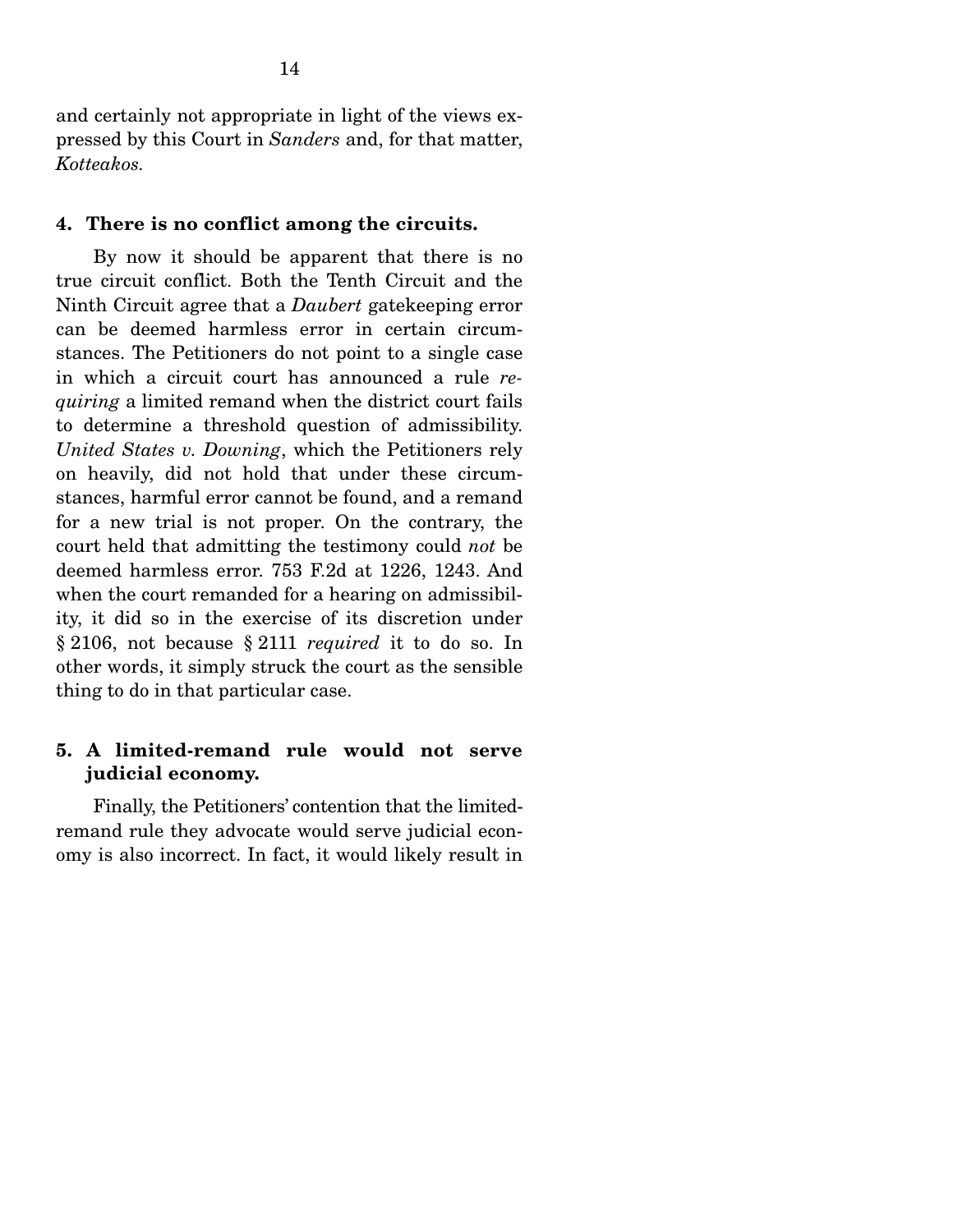three appeals in a single case. If a court of appeals were to order a limited remand for a *Daubert* gatekeeping analysis in a case like this one, the district court could conclude that the evidence was admissible. In that event, the losing party may again appeal from the district court's judgment, challenging the admissibility finding. *Cf. United States v. Holloway*, 740 F.2d 1373 (6th Cir. 1984), *cert. denied*, 469 U.S. 1021 (1984) (entertaining second appeal after case had been remanded to district court to make threshold admissibility determination regarding conspiracy evidence). If the court of appeals concludes the district court erred in finding admissibility, the court of appeals could then remand for a new trial, the results of which would be appealable. This creates the potential for three appeals. Whereas, had the court of appeals instead remanded for a new trial in the initial appeal, rather than ordering a limited remand, there would likely be only one additional appeal, from

the judgment rendered after the second trial.

--------------------------------- ---------------------------------